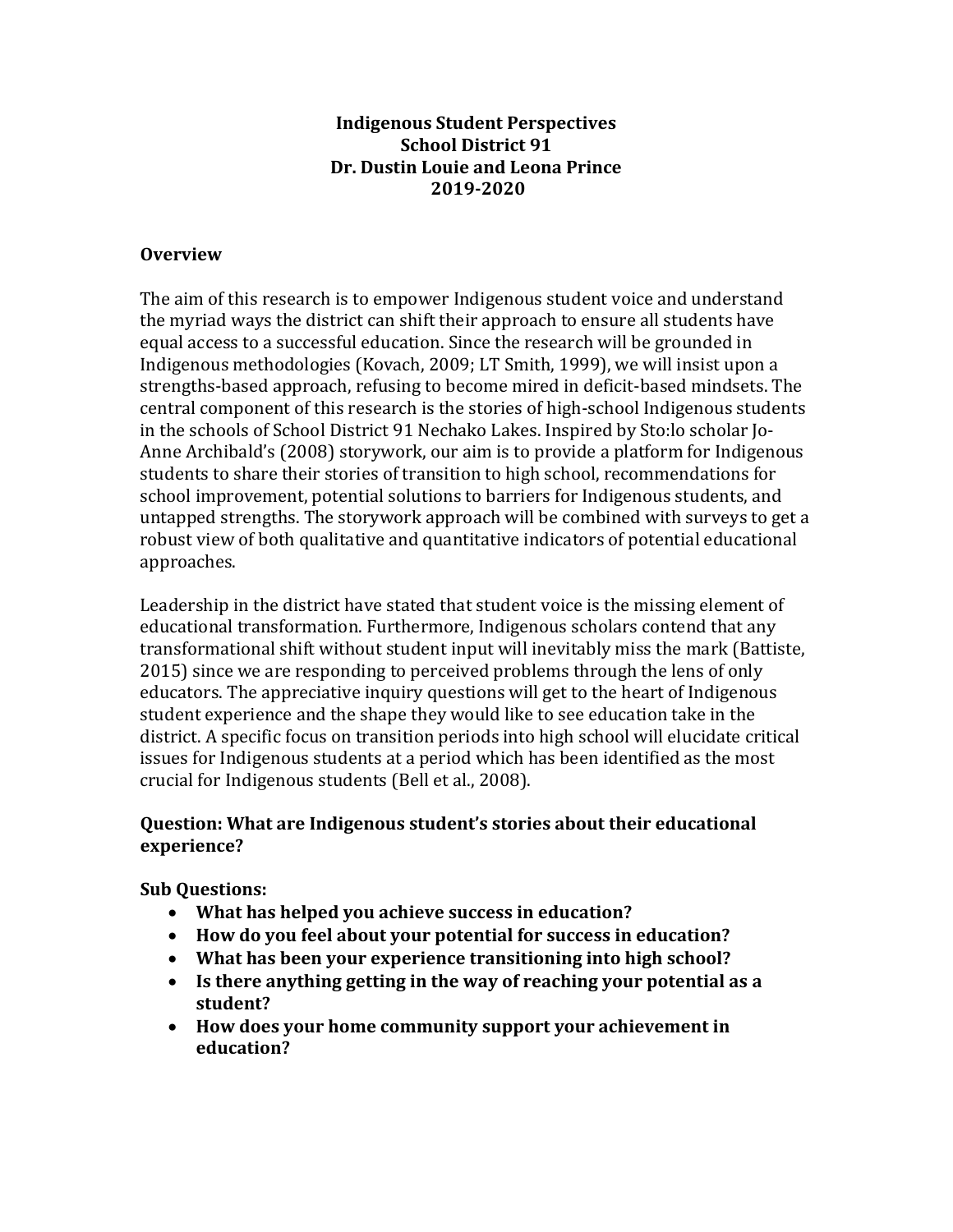In addition to the direct responses to the question and sub-questions, the research will uncover how students' perspectives on education change as they get closer to grade 12. Our internal data suggests that our students reaching grades 11 and 12 can, year to year, have a higher graduate rate than non-Indigenous students. One of the aims of the research is to identify mechanisms for supporting more of our students reaching the senior grades and being academically successful. In this research we are not viewing the students as being the problem, it is Canadian schools that are perpetuating a racism of low expectations (Auditor General of BC, 2015).

### **Methods**

The research will employ a mixed-methods approach that will rely on both surveys and one-on-one interviews with students. First Nation Bands, parents, and students will all be asked to give consent for the interview. Moreover, this process will be completely transparent and collaborative. We will work together with First Nations leadership on the questions we ask, the methods of data gathering, member check for trustworthiness, and continually report to stakeholders. The findings will be shared with each of the communities so they can share in the ownership of the Knowledge of their students. Our research will follow the philosophy of Maori scholar Linda Tuwhai Smith (1999), who contends that any research with Indigenous communities should be empowering in each step. Building from Smith's philosophy, we believe that working together with the communities in the design and reporting can strengthen and reimagine relationships. Since both of the scholars working on this project are Indigenous and from the communities in question, we believe we are in an excellent position to carry this forward. The strengths-based questions we will ask in the research aligns with Smith's philosophy. We believe that questions that position Indigenous students as successful and capable of success will be empowering. It is potentially the first time some of them have been identified as successful learners.

# **Outputs**

Completion of the research will include a report with a comprehensive analysis of students' responses and recommendations. The report will have information valuable for the school district, individual schools, and First Nations community partners. The aim of the research is to impact meaningful change, not sit on a shelf. All of the findings will be accompanied with direct recommendations that are achievable in both the short and medium term. While clearly some of the findings will point to systemic barriers, our goal is to create recommendations based on student stories that can be applied tomorrow and next week in schools in the district.